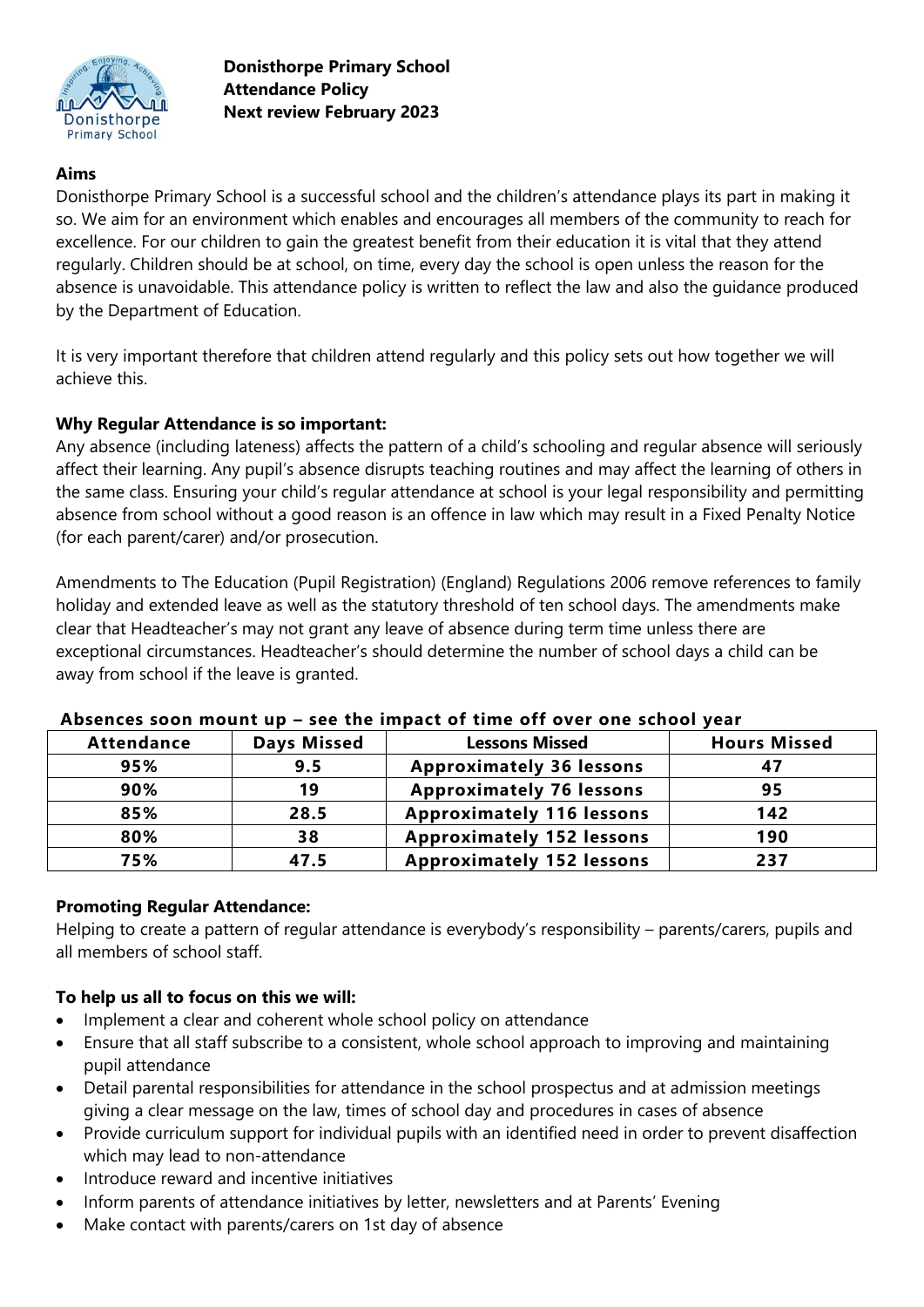

- Monitor all pupils with less than 95% attendance
- Send letters to parents/carers regarding concerns where attendance falls below 93%
- Monitor attendance patterns and punctuality and using data for comparative purposes
- Reward high attendance 98% or above
- Keep school governors informed of all attendance matters via termly Headteacher's reports

## **Persistent Absenteeism (PA):**

A child becomes a 'persistent absentee' when they miss 10% or more schooling across the school year for whatever reason. Absence at this level causes considerable damage to any child's educational prospects and we need parents'/carers' full support and co-operation to tackle this.

We monitor all children's absence thoroughly. PA children are tracked and monitored carefully through our school system. Any case that is seen to have reached the PA mark or is at risk of moving towards that mark is given priority and parents will be informed. Support for PA children is put in to place if needed.

## **Absence Procedures: If a child is absent**

When a child is absent unexpectedly, the class teacher will record the absence in the register, parents are requested to inform the school office before 9:30am if their child is to be absent from school. If, by that time, a child is absent and we do not know the reason, we will try to contact the parent. If there is no reply we will try at least once more.

When the child returns to school, a note should be brought from a parent or guardian to explain the absence, unless the parent has previously notified us by telephone.

A note may be sent to the school prior to the day of absence, e.g. if a child has a medical appointment.

If there is any doubt about the whereabouts of a child, the class teacher should take immediate action by notifying the school office. The school will then be in contact straight away with the parent or guardian, in order to check on the safety of the child. If we cannot contact the first contact, then all contact numbers will be tried in order to ensure the safety of the child.

## **Telephone Numbers:**

There are times when we need to contact parents about a variety of matters, including absence, so we need to have your contact numbers at all times. Please help us to help you and your child by making sure we always have an up to date number – if we don't then something important may be missed. There will be regular checks on telephone numbers throughout the year.

## **Understanding types of absence:**

By law, every half-day absence from school has to be classified by the school (not by the parents/carers), as either AUTHORISED or UNAUTHORISED. This is why information about the reason for any absence is always required, preferably in writing.

### **Authorised absence**

 An absence is classified as authorised when a child has been away from school for a legitimate reason and the school has received notification from a parent or guardian. For example, if a child has been unwell, the parent writes a note or telephones the school to explain the absence.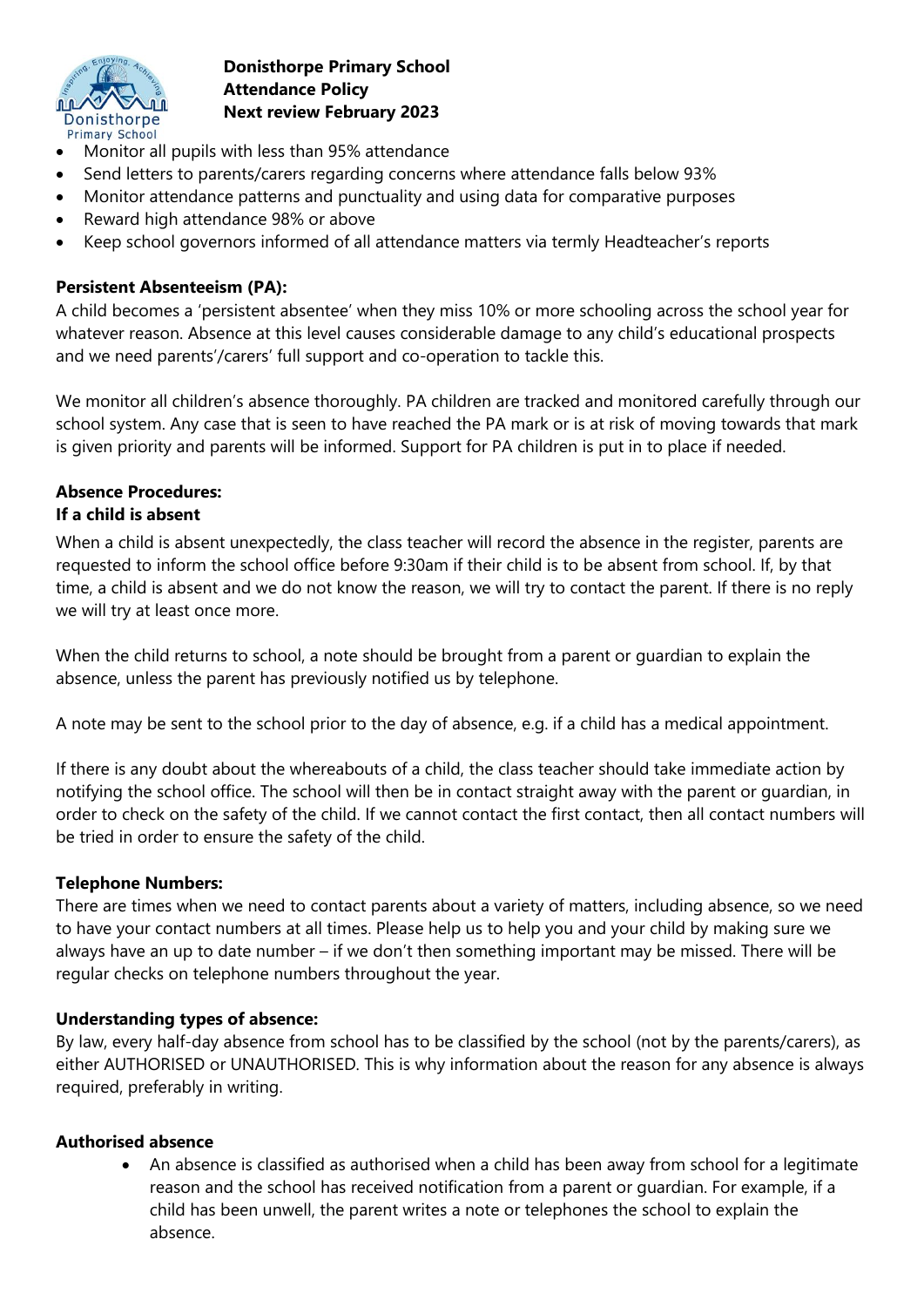

 Only the school can make an absence authorised. Parents do not have this authority. Consequently, not all absences supported by parents will be classified as authorised. For example, if a parent takes a child out of school to go shopping during school hours, this will not mean it is an authorised absence.

### **Unauthorised absence**

- An absence is classified as unauthorised when a child is away from school without the permission of both the school and a parent.
- Therefore, the absence is unauthorised if a child is away from school without good reason, even with the support of a parent.

### **Requests for leave of absence**

We believe that children need to be in school for all sessions, so that they can make the most progress possible. However, we do understand that there are circumstances under which a parent may legitimately request leave of absence for a child.

The Headteacher has the discretionary power to grant leave if it is considered there to be special circumstances relating to that application.

### **Special Circumstances DO NOT include the circumstances such as:**

- Wanting to go away for the weekend
- Wanting to take a family holiday
- Friends or family organising a holiday without realising when school holidays fall
- The financial implications of going on holiday (i.e. it's cheaper to take a holiday during school time than during school holiday time)
- Taking a Friday off "to avoid the traffic" etc. when going away for the weekend
- A day off for a special occasion (e.g. birthday)
- Flight times (etc.) not coinciding with school hours
- Leaving school early on the last day of term

### **No absences will be authorised:**

- During the week of, or the week before; Year 6 SATs for any reason other than illness
- During winter weather (e.g. snow & ice) when school has managed to stay open, unless school has been previously notified (e.g. hospital appointment), children are expected to attend school as usual.

### **In brief, the regulations mean that:**

- Parents cannot demand a leave of absence as an automatic right
- Parental requests must be in writing and the Headteacher may ask for additional information before making a decision
- The Headteacher will not apply blanket policies to approve/reject all applications
- All requests must be considered on their own merits but there must be special circumstances before the request is granted

*.*

Extended periods of absence will be granted only in exceptional circumstances

Parents may request a copy of their child's attendance record from the school office.